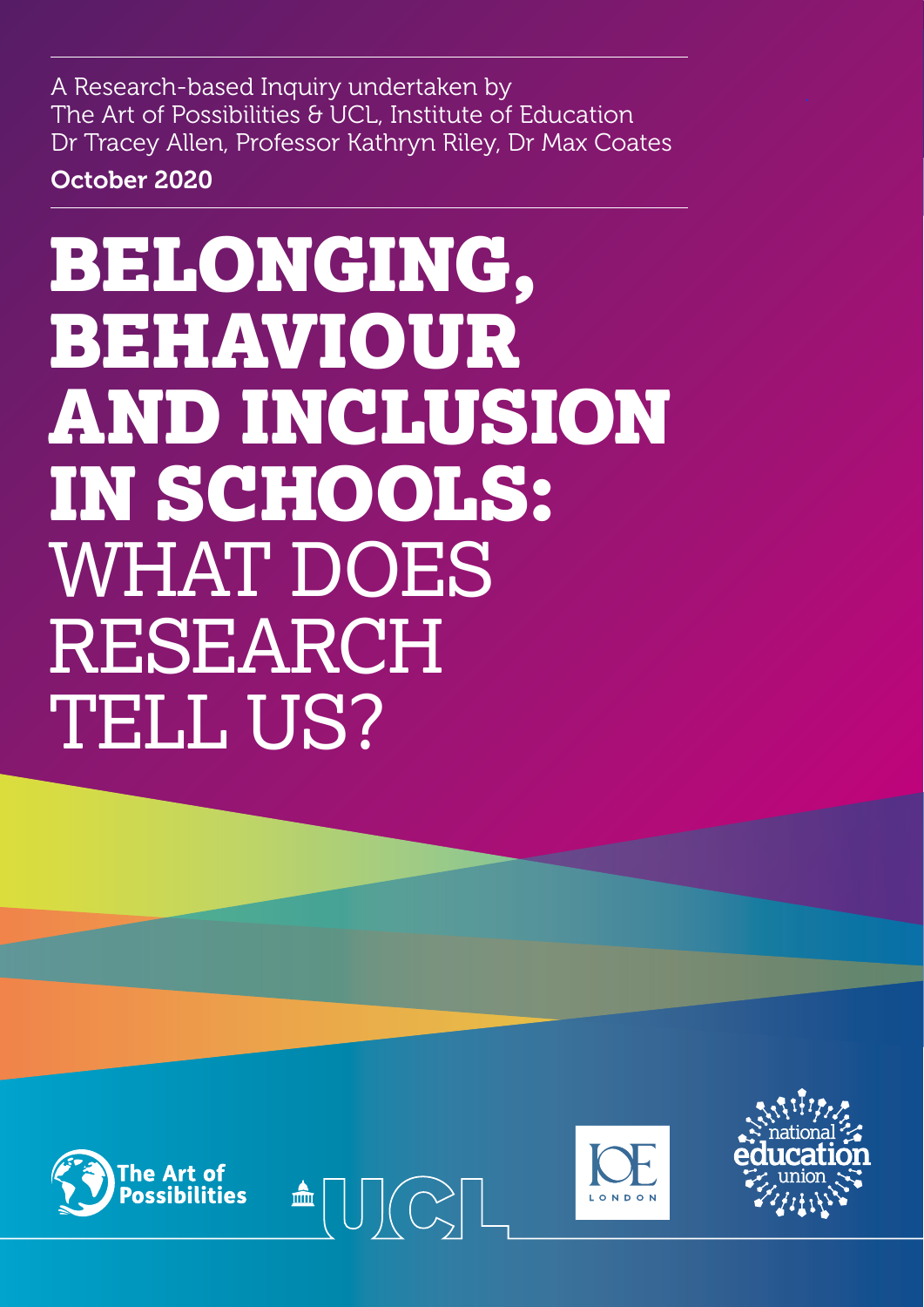# Belonging, behaviour and inclusion in school

#### **Introduction**

The policy climate is one of pressure on schools not to exclude yet at the same time the rate of exclusion and off-rolling continue to grow, with particular costs for working-class and Black students and students with special educational needs and disabilities

The professional context is a challenging one. Teachers and school leaders report their concerns that they have less time to collaborate and share vital information and understandings about children who are struggling. Potentially, this leaves both students and staff with fragmented advisory and support systems.

The wider environment is also impacting in some very significant ways on the education experience and futures of children and young people and our schools. The Covid-19 pandemic has affected us all but has further amplified very deep rooted inequalities in our communities, as well as in our schools. It has, however, led to broad acknowledgement of education and school life as a fundamental ingredient for healthy and fulfilling lives of children and young people. The death of George Floyd and the activism precipitated by the Black Lives Matter movement has raised compelling questions regarding inclusion, equity and diversity in our schools. Both of these significant phenomena provide us with an opportunity to reflect and look afresh at challenging issues and compel us to arrive at more effective and equitable outcomes.

#### The aims of this review are to:

- help broaden and deepen awareness of strategies and evidence beyond sanctiondriven approaches towards insight into contextualised and multi-layered interventions and strategies;
- consider the evidence concerning the relationship between children, young people and teachers and other staff across the whole school who are vital to creating conditions and local systems for belonging to a safe, dynamic and equitable school environment.

The review will make reference to behaviourfocused approaches as well as student engagement approaches more broadly.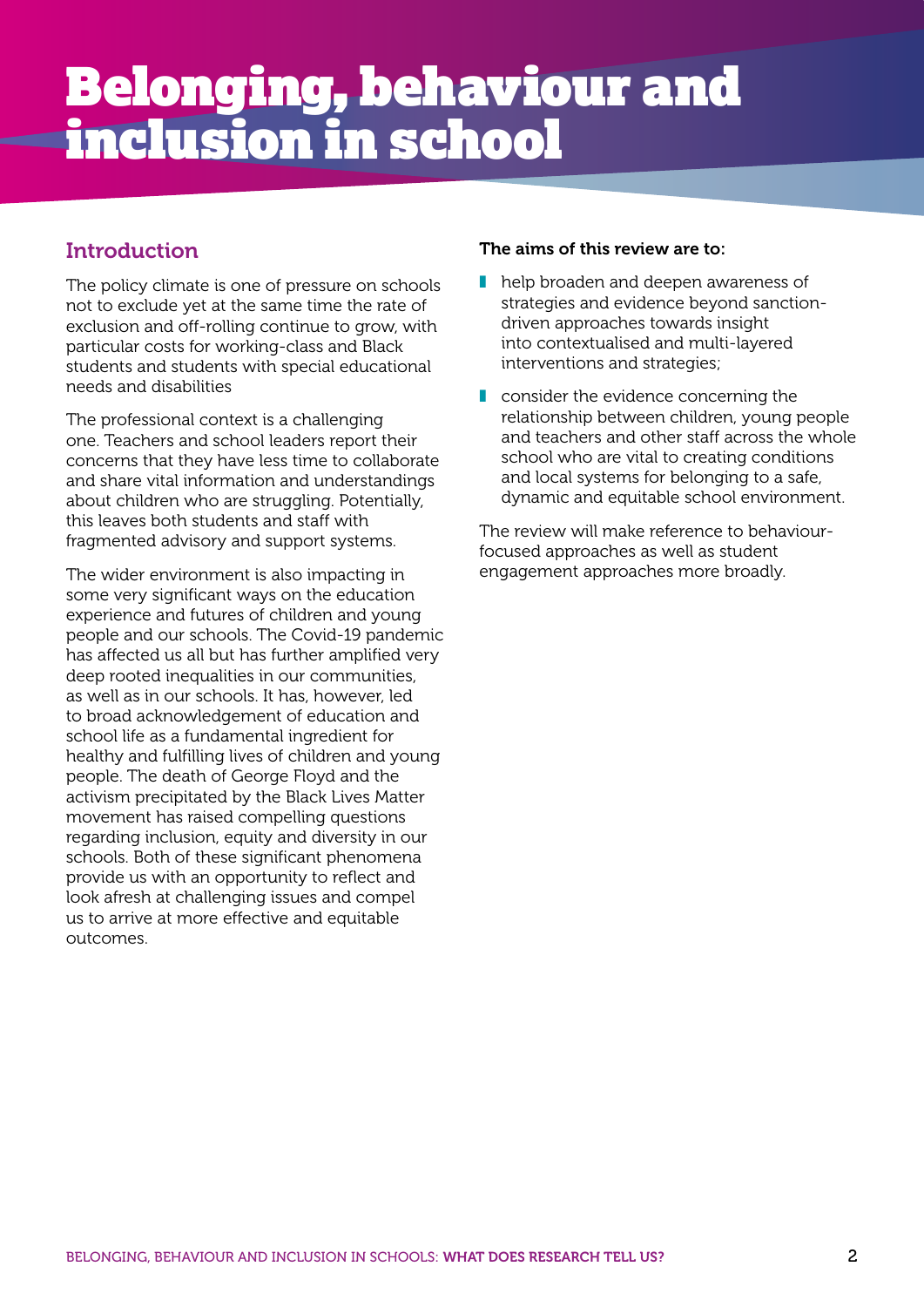#### Beyond sanction driven behaviour approaches

There is robust evidence of the impact of a sense of safety, belonging and well-being on student performance and engagement (Bodin et al, 2016; Cornwall, 2015; Dyson, 2018; EEF, 2019; Kelly-Ann Allen; Keyes, 2019; Lee, 2014; Mustafaa et al, 2017; Parker, 2010; Riley, 2019; Shochet et al, 2011; Townsend and McWhirter, 2005; Wang and Eccles, 2012).

The large scale international data derived from the TIMSS survey explores this relationship with respect to gender, attainment and sense of safety. At Grade 4, most students feel relatively safe at school: 60% of boys and 65% of girls reported feeling safe. At Grade 8, lower proportions of students reported feeling safe: 46% of boys and 49% of girls felt safe. Within the context of England and across the majority of international jurisdictions: girls were more likely to feel safe at school than boys, and younger children were more likely to feel safe than older children across most jurisdictions. Across most countries, including England, those students with higher attainment on science and maths scores were also more likely to report feeling safe in school (Vignette 1: The Premium of School Safety).

#### Vignette 1: The Premium of School Safety

Previous studies about school safety and bullying in schools found a clear association between school safety and student achievement (Bowen & Bowen, 1999; Chavatzia et al., 2016; Chen, Rubin, & Li, 1997; Hastedt, 2014; Perše, Kozina, & Leban, 2008; Rutkowski & Rutkowski, 2018; Shumov & Lomax, 2001). By providing data about how student perceptions of school safety relate to achievement differences within and across countries and genders, TIMSS 2015 further adds to understanding of this relationship.

In 13 out of 52 countries, the mathematics achievement of boys who agreed a lot that they felt safe in school was higher than that of their peers; the same was true of girls. In 11 countries, the science achievement of boys who felt very safe in school was significantly better than that of their peers; this was also the case for girls in eight countries.

In grade four in science, the largest achievement differences were found in Morocco, where boys who agreed a lot that they felt safe at school outperformed their male peers by 25 points, and girls who agreed a lot that they felt safe at school outperformed their female peers by 27 points. For grade four mathematics, we observed differences as large as 26 points for Norwegian girls, and 23 points for Danish boys.

(Prusinski et al, 2018; p5)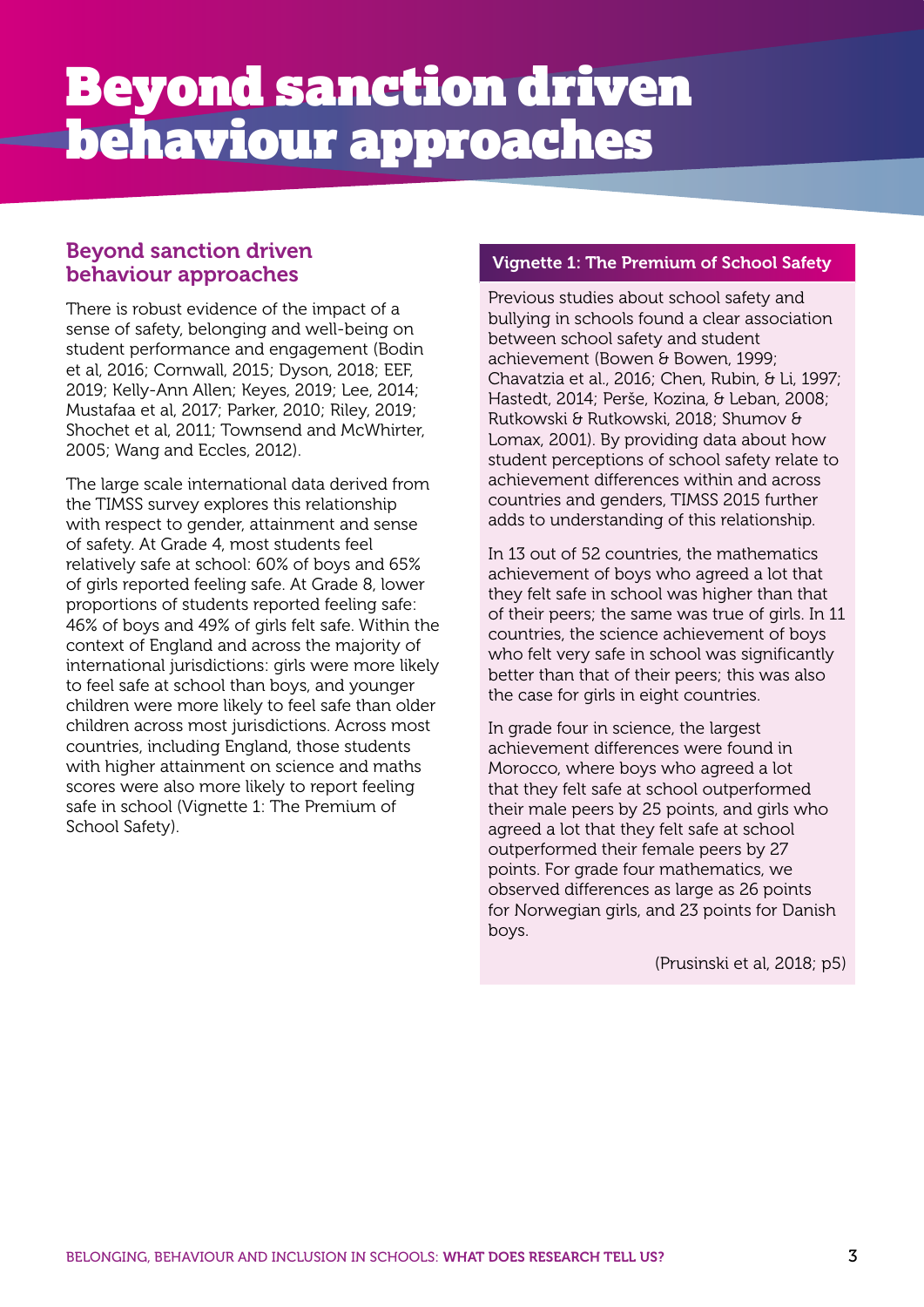Whilst the phrase of 'zero tolerance' is in common use, there is little evidence that this is a useful tool for supporting positive behaviour or behaviour change. This is due in part to the lack of research evidence and also due to the imprecise nature of the concept. Skiba (2000) offers an insightful overview of the antecedents of 'zero tolerance', rooted in the law enforcement realm and centred on the most serious of criminal offences, in particular gun crime and drugs offences. The zero tolerance approach was intended for use in extreme law enforcement contexts and to be met with very specific penalty.

Skiba (2000) describes the colloquial expression and loose application of 'zero tolerance' in behaviour management in schools, serving as a catch-all device that does not discriminate between low-level, infrequent behaviour issues or serious offence and harm. As a consequence, children and young people often perceive it as unfair and heavy handed. Skiba further highlights that inequity of this approach is not merely perception. In practice it is enacted disproportionately and most commonly upon poor students and Black students. This further intensifies a sense of unfairness amongst already marginalised groups of students and often ratchets up a conflict stance. Consequently, it becomes a counterproductive measure focused exclusively on presenting behaviour rather than any cause, prevention or alleviation (Bitsika, 2003).

Behaviour issues sit behind the most common reasons given for formal school exclusions and the phenomenon of informal 'off-rolling' in England (Bagley and Hallam, 2016; Timpson Review, DfE, 2019). Boys, Black students, poor students, students with special educational needs and students with mental health issues are over-represented in these figures (Bottiani et al, 2017; Bryan, 2010; Hutchinson and Crenna-Jennings, 2019; Olvera, 2017). This a similar pattern and outcome experienced by those students also described in Skiba's (2000) zero tolerance essay.

Opie and Southcott, 2018; Salenius, 2016 and Shirazi, 2019) such as peer bullying tend to be born most severely and cumulatively by already disadvantaged students (Vignette 2: Intensification of Disadvantage).

#### Vignette 2: Intensification of Disadvantage

Some evidence suggests a circular relationship: the emotional distress caused by victimisation may impair behavioural and emotional regulation, lower self-esteem, and hinder social skills, increasing the likelihood of further victimization. Additionally, research has indicated that bullied children have lower educational qualifications, worse financial management and a lower income at age 50. These negative impacts are particularly concerning given the pre-existing disparities between some of the groups disproportionately affected by bullying and the general population. It is possible that school bullying perpetuates these inequities.

(Brown, 2018: 3)

Lacoe's (2016) large-scale study conducted over a three-year period across more than 700 middle schools, identified a clear correlation between ethnicity, sense of safety and attainment in the US context. Unfortunately, there is little evidence from the UK context to detail the interplay between ethnicity, behaviour matters, belonging and attainment. Lacoe's (2015) wider work on safety and behaviour reveals that there are racial disparities between students in the perception of school safety, safety measures and school exclusions.

As with the TIMSS study, Lacoe (2015) identified a stronger sense of threat among male students rather than female students. She also noted that use of some security measures were perceived differentially along racial lines. Approaches such as installation of CCTV resulted in increased sense of safety among white male students but increased a sense of threat amongst Black male students.

Social isolation and victimisation (Brown, 2018;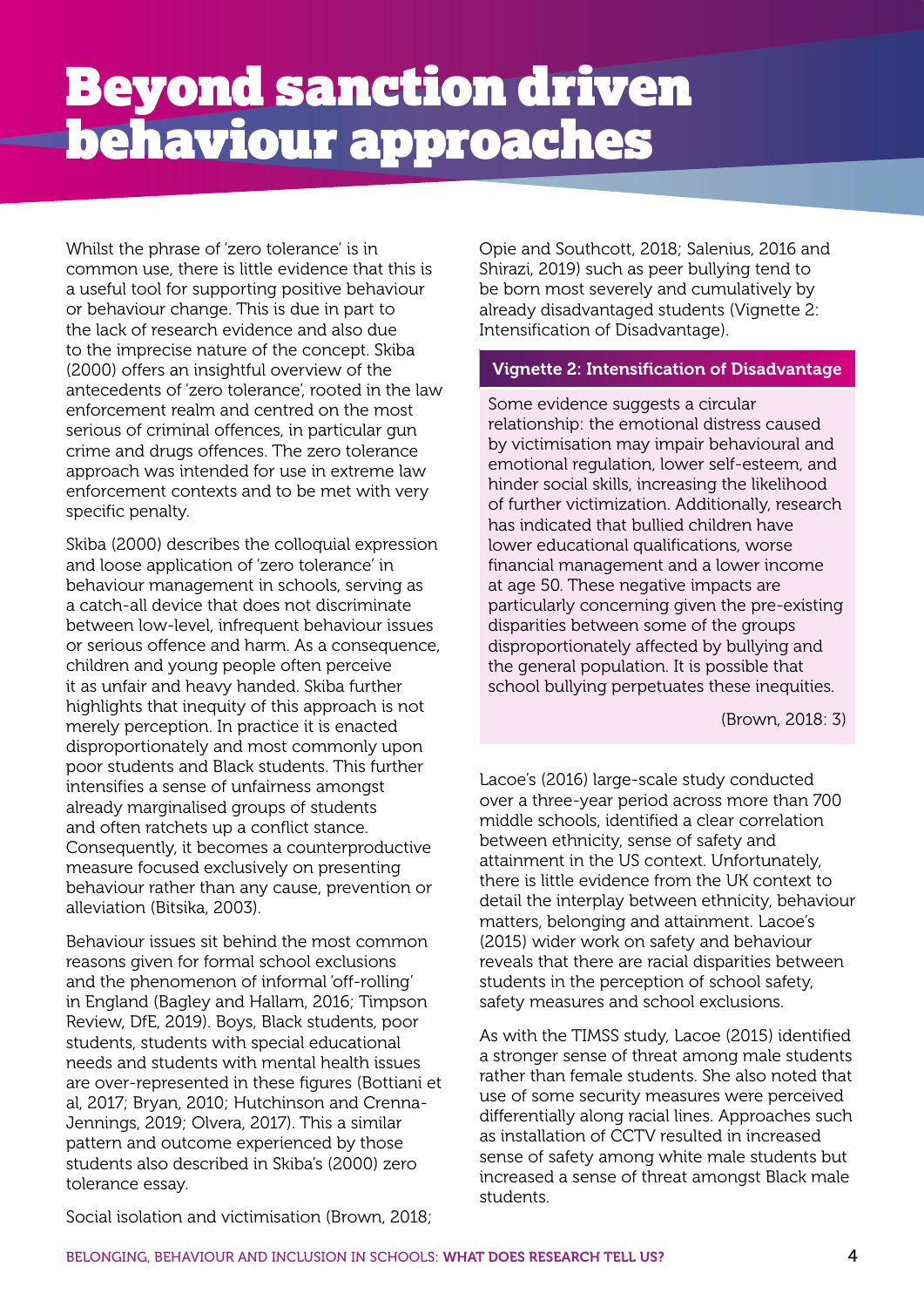Lacoe (2015) suggests that ethnic diversity and same race diversity correlate with tangible levels of increased safety in school, i.e. there are fewer reported incidents of peer victimisation in racially congruent school environments (Felix and You, 2011). Despite this, Black students in high diversity and same ethnicity schools are still more likely to perceive their school as less safe than white students who attend mainly white schools (Thibodeaux, 2013).

Lacoe (2015) also observed that behaviour management via school exclusions were more common in those schools with higher proportions of Black and minority ethnic students and in schools located in socioeconomically disadvantaged areas. The Timpson Review of school exclusion patterns in England also highlights the disproportionate level of temporary and permanent exclusions amongst very specific groups of Black students (Timpson Review, DfE; 2019).

A number of authors suggest that from primary to higher education stages, a sense of belonging is a reliable predictor of attainment outcomes and is characteristically lower amongst students from marginalised ethnic groups (Borrero, 2012; Murphy and Zirkel (2015); Wong, 2003; Walton, 2017). Walton, (2011) recommends improving a sense of belonging in relation to Black pupils in particular, and other pupils from racial groups that face historically negative perceptions, stereotyping and 'othering'.

At the core of belonging is the opportunity to socially include and psychologically motivate; this is considered to impact as a protective and enduring strategy for students, particularly those vulnerable to social isolation and emotional threat (Allen, 2016). Grey et al (2018) recommend that developing a sense of belonging with marginalised minority ethnic students can serve as a means of enhancing 'interpersonal, instructional, and institutional opportunity structure[s]'. Their model is premised on a sense of cultural uniqueness and positive recognition of minority ethnic groups, rather than a sense of individual or group deficit. Their approach centres on a sense of individual enhancement, high quality and inclusive teaching and curricula, and enactment of belonging strategies across organisational levels.

Interactions between race, behaviour matters, belonging and inclusion are complex, nuanced and appear to intensify disadvantage over time.

There is strong evidence that student perceptions of school safety, implementation of safety strategies, exclusion as a behaviour management mechanism and perceptions of belonging, are racialised. There is also some evidence that the role of belonging, where it is deployed in context of an inclusive agenda, is potentially positive, protective and significant.

Work by Gregory et al (2019) and Fredericks et al (2019) describe a number of intentional and contextualised approaches and interventions that are useful in eliminating disparities in behaviour policy and management. These are characterised by a blend of preventative strategies and intervention strategies. This captures the more complex background of behaviour issues as well as deliberative responses to immediate and anticipated behaviour issues.

These approaches are also characterised by a clear strand focused on inclusion of equity and anti-bias practices in curriculum, as well as within core processes within the school. These approaches all call on involvement of students and involvement of parents to work in partnership on behaviour issues with staff. These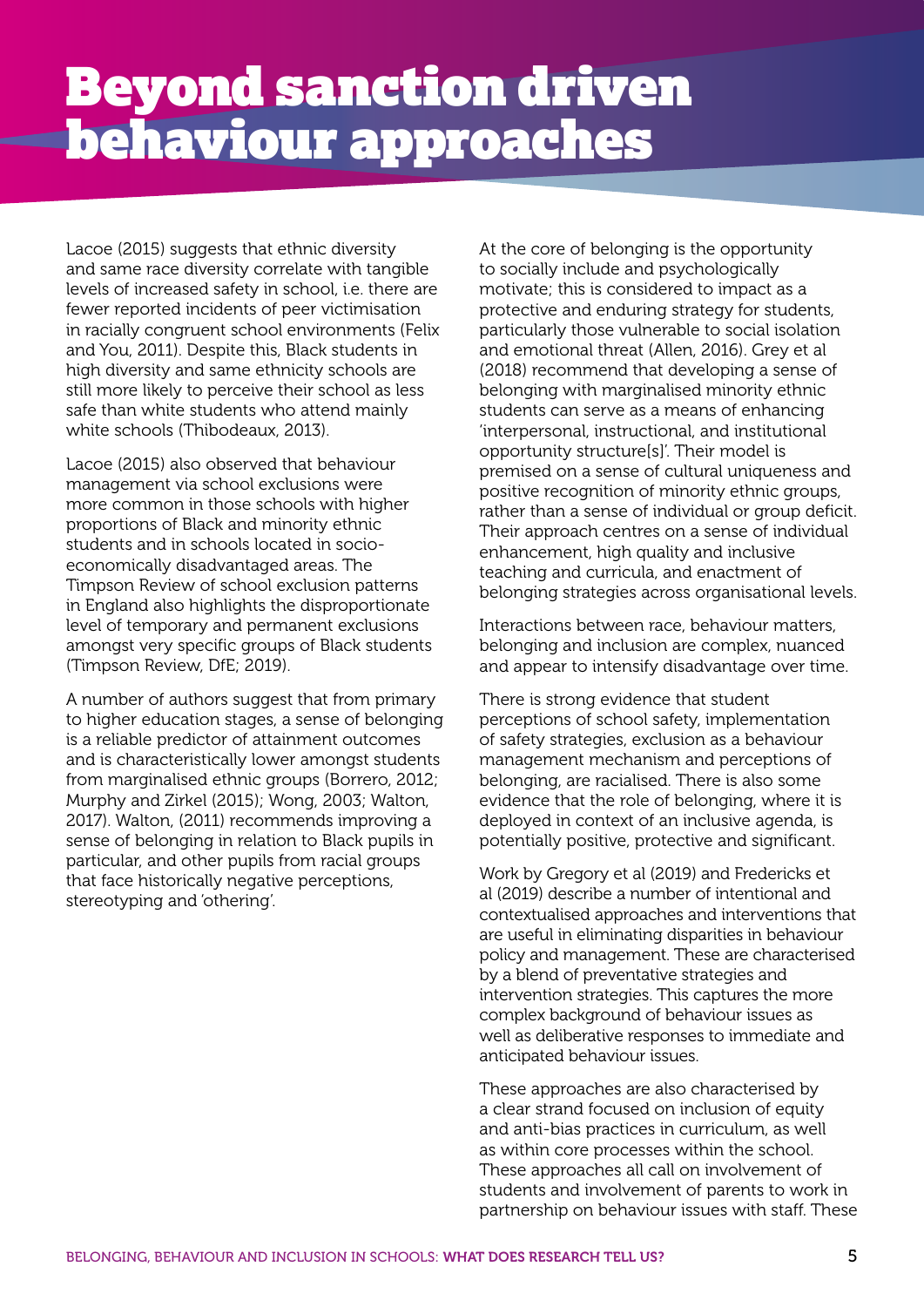models also draw on the understanding of the fundamental role of key adults in children's lives (Vignette 3: Teachers as Key Influencers).

#### Vignette 3: Teachers as Key Influencers

A growing body of literature underscores the importance of adult relationships in a secondary school setting (e.g. Anderman 2002; Greenberger et al. 1998; Shochet et al. 2011; Zimmer-Gembeck et al. 2006). In line with other research (Hattie 2009), the strongest factor impacting school belonging was teacher support. Students who believe that they have positive relationships with their teachers and that their teachers are caring, empathic and fair and help resolve personal problems, are more likely to feel a greater sense of belonging than those students who perceive a negative relationship with their teachers. Negative interactions with parents or peers can even be intervened by teachers, and while the family may be the first unit to which children belong, students often spend more time at school (Hamre and Pianta 2006).

(Allen et al, 2016: p27)

A number of studies draw on a range of interventions which connect with awareness of the external lives of their pupils (Allen et al, 2016). Examples include the now familiar breakfast club (Adolphus et al, 2013) offering a fundamental nutritional boost and neurologically beneficial start to the day; a fundamental further amplified in relation to provision of free school meals and food poverty in the context of Covid-19 (The Chidlhood Trust, 2020; The Children's Society, 2020; The Lancet, 2020).

A contextualised and ecological approach to interventions is especially important in understanding the nuance of effectiveness of strategies and interventions related to pupil behaviour. For example, the Good Behaviour Game aimed to provide a framework for students and staff to work through expectations

and protocols around behaviour in a safe and positive form, accessible to a range of students. The initial impact evaluation was muted in terms of the effectiveness of this approach due to the very different ways in which the game was used by schools in terms of time spent playing the game, frequency of using the game and the quality of conversation during the game and any connectedness after play.

At further evaluation over a longer timeline and a further set of cohort data, some evidence emerged to identify that it was most useful with targeted groups, in particular, students with specific needs (Humphrey, EEF; 2018). EEF go further in their overall review of behaviour interventions and advise that a one-size fits all approach is rarely helpful to all students although consistent implementation of an approach is considered essential (EEFb, 2019).

A number of classroom level interventions are already in play nationally and internationally in efforts to foster connectedness. For example, Faughey's (2019) study reviews the role of cosmopolitan conversations in multicultural and multilingual classrooms; Garcia and Dutro's (2018) explore open and supportive conversations and environments in the service of highly significant issues facing children and young people such as migration and bereavement; Cook et al (2018) highlight the low-cost, high power of the dignifying and inclusive greeting to all students at the classroom door; Korperschoek et al (2016) offer insight into a range of classroom management strategies and programmes aimed at influencing student engagement. They found that most teacher-led interventions had some degree of impact on students but the most powerful effects were gained when teachers included social-emotional development. The most direct effect was observed on social emotional outcomes and a smaller but discernible effect on student attainment outcomes.

Whear et al (2013) found similar outcomes in their earlier systematic review of teacher-led interventions relating to social and emotional behaviour. Spitzer and Aronson (2015) make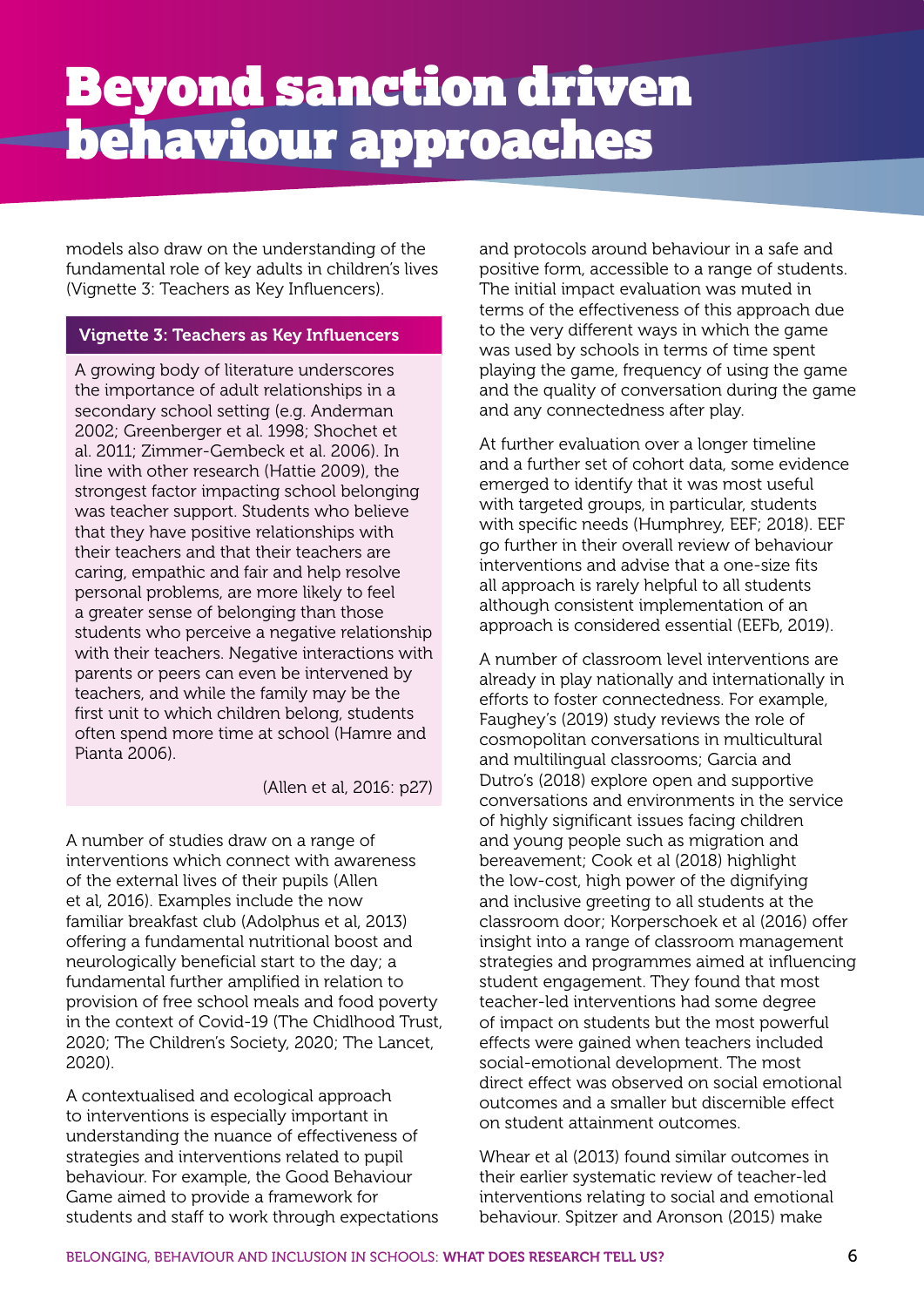a similar case for supportive individual level interventions to enhance and restore positive identity and outlook, with evidence of lasting protection for isolated and vulnerable students. A number of other authors explore varied manifestations of student vulnerability and impairment that can arise from social isolation and trauma (Bryson and Childre, 2018; Chekstere et al, 2017; Cummings, 2017; Finn, 1989; Hastings, 2012; Schmitt, 2010).

Overall, there is a convincing body of evidence to support a contextualised and multi-level approach to behaviour, belonging and student engagement. Contextual awareness sits at the core of much of the evidence, alongside a bold call for caring actions (Carter, 2019; Cornwall, 2015; Fredericks et al, 2019; Riley, 2019; Tichner-Wagner and Allen, 2016; Walls et al, 2019; Wilkinson-Lee et al, 2011). The quality of teacher relationships with students, sense of belonging and enhancement of social and emotional learning emerge as very strong components within these models.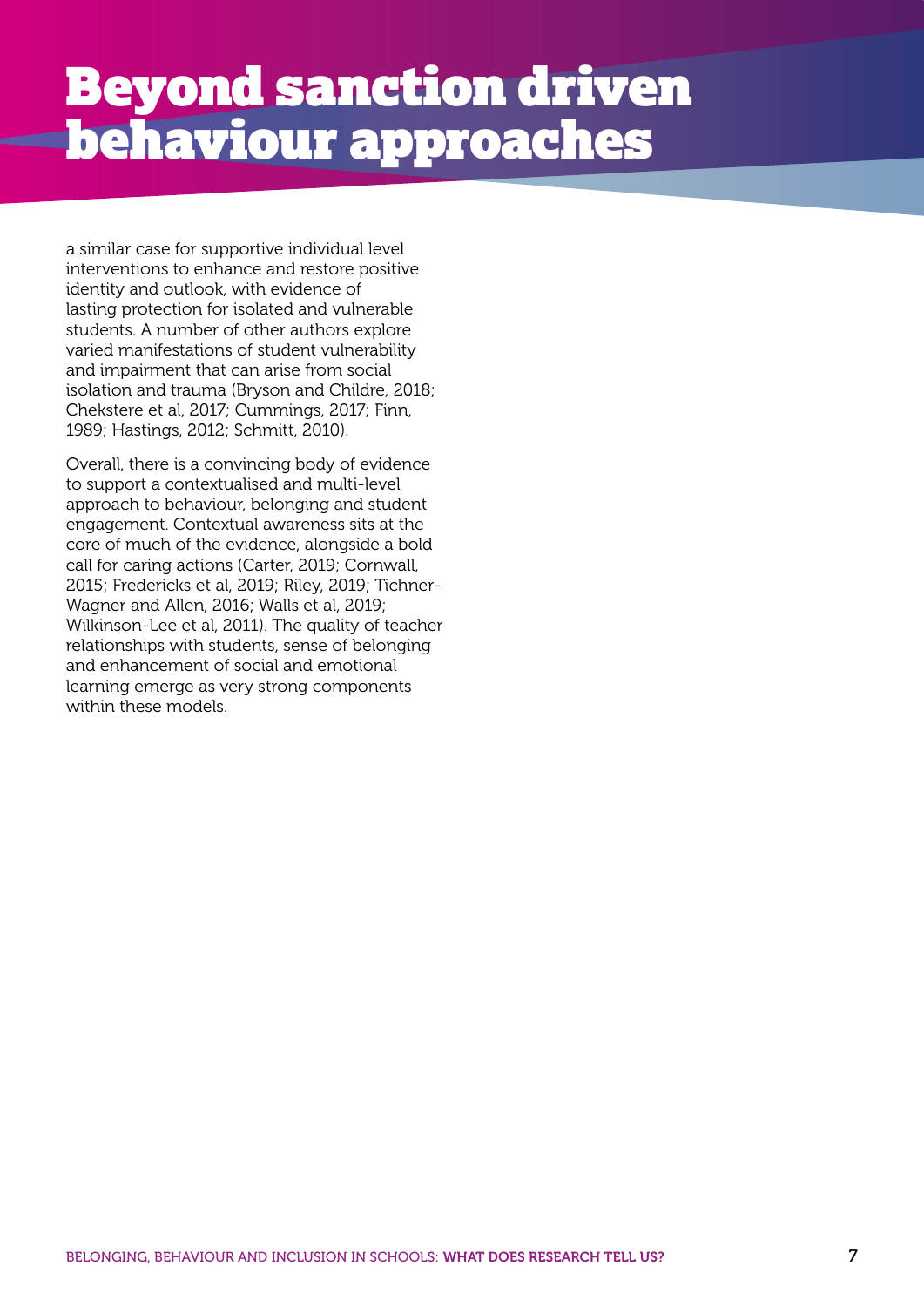# Building a safe, dynamic and equitable school environment

#### Building a safe, dynamic and equitable school environment

This final section of the review focuses on the significance of positive and intentional efforts by, and for, school staff in creating a positive and inclusive working environment as a foundation for a safe place of learning, wellbeing and growth.

Quinn (2017 and 2013) has demonstrated through systematic review and longitudinal evidence, the significance of the relationship between children and young people and staff. The greater the degree of connectedness the more likely students are to experience a sense of belonging. In turn, this correlates with stronger levels of student engagement across multiple indicators. There is modest evidence of a positive impact on academic performance (Lee, 2014; Leithwood and Day, 2008).

Social and emotional learning is also highly effective when delivered via the classroom context as opposed to other domains such as youth clubs, and has potential for long-lasting impacts on pupil skills for life and work (Clarke et al, 2015). As such, teachers are a highly significant and valuable resource to students and there is no evidence of detriment of this relationship to teachers.

However, there is some evidence that the impact of challenging, complex and sometimes physical demands of pupil behaviour can become a source of stress and burnout for some staff (Aloe et al, 2014). Roffey (2012) makes a strong case for converging staff and student agendas and commitments in relation to wellbeing, with evidence of one being contingent on the other. Metaphorically, they are regarded as 'two sides of the same coin'. In the third edition of their handbook of student engagement interventions, Fredericks et al (2019) position both staff and student wellbeing as requisites within their multilevel approach.

This extract from Krissi Carter's Ted Talk speaks to the innovation that some schools are engaged in. In the full 10-minute talk Krissi

provides an overview of the many changes made and the challenging questions that as a headteacher she had to confront together with her senior team, and more broadly with the whole school. The extract below speaks to multilevel innovation towards improved staff wellbeing and what an ambitious plan can look like in practice (Vignette 4: Staff and Student Wellbeing in Parallel).

#### Vignette 4: Staff and Student Wellbeing in Parallel

We know that if we want our students to have excellent health and wellbeing, we need to ensure that our staff have excellent health and well-being too. So together as a staff group we decided no more emails after 5.30; we scrapped lesson observations; we scrapped learning walks. Why? Because in the two weeks where SLT were going to go and watch teachers teach, the conversation in the staffroom would be, "Have you been seen yet?" instead of pedagogy and learning, and that's not what we wanted. So we do drop into each other's lessons now, but purely on a professional development basis. After every lesson teachers will get together and talk about the lesson to say what went well, what they are going to take and use in their own lessons. That's been a much more productive way in sharing what we do and in sharing good practice.

Not only that, we've changed the culture so much that people get disappointed if Senior Leadership Team don't come into lessons to look at the good work that their children are doing. In terms of marking, we scrapped the eight-hour marking policy, because what's the point of a student getting a piece of marking eight hours after they've finished the work. We do live feedback - marking and feedback happens there and then, straight away.

Our exclusions have gone down - we used to have over 100 exclusions every single academic year and we are pretty much down to single figures now.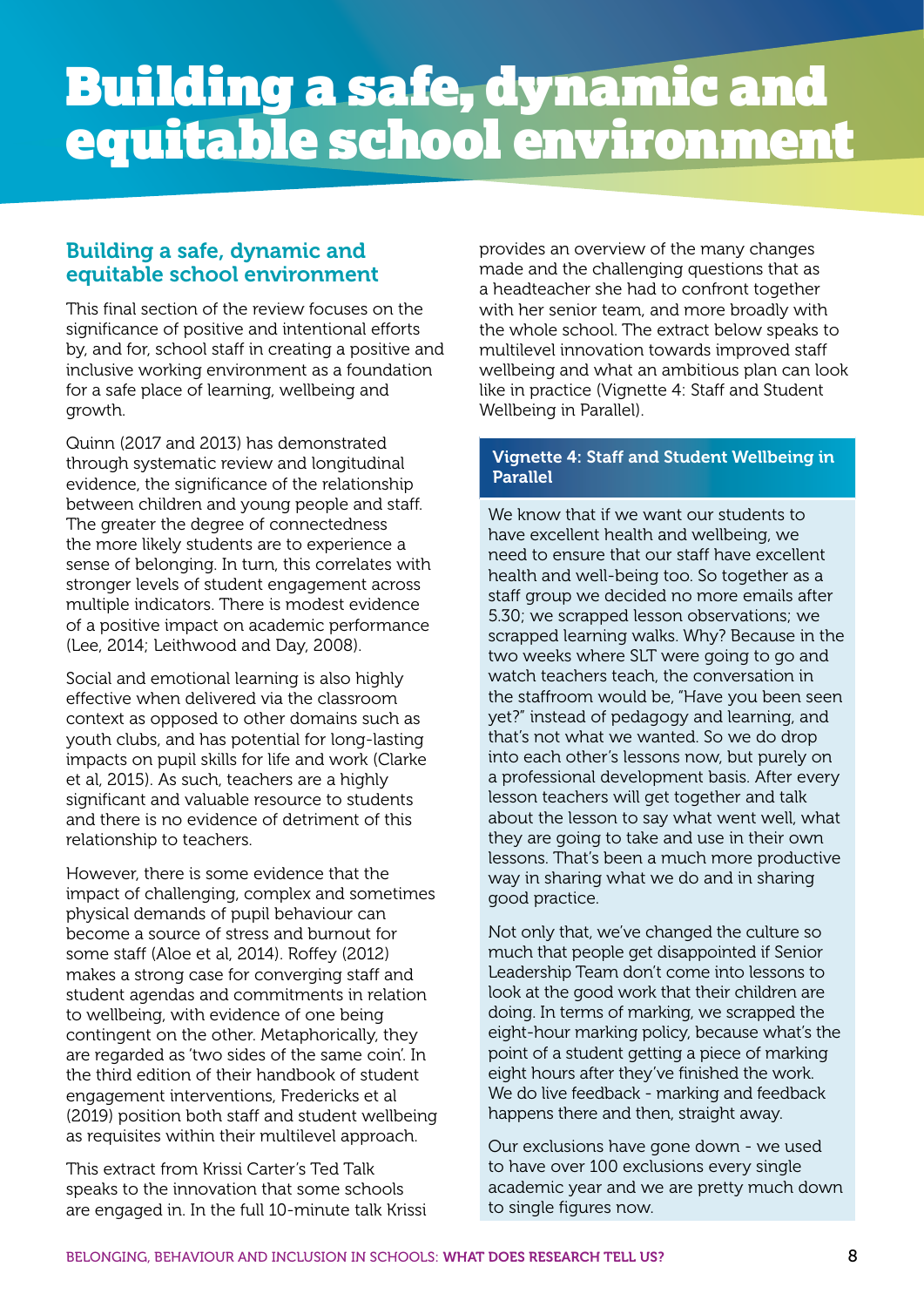# Building a safe, dynamic and equitable school environment

#### Vignette 4: Staff and Student Wellbeing in Parallel (cont.)

Our behaviour instances have plummeted, and not only that we have saved £175,000 by looking again at our structure and doing things differently. But each school is different and each school will need its own unique structure. So what I am hoping from my talk today is that you will look again at what your schools are doing and what your organisations are doing and challenge the status quo. Does it support mental health and well-being? Because at the end of the day isn't an organisation or a school where everybody feels trusted, supported and happy and less emotionally strained, an organisation that we would all like to work in?

(Carter, 2019)

In the lived reality of the school day, teachers and school leaders express a view that it is challenging to find time to collaborate and share vital information about children who are struggling. As a consequence they are unable to develop the full picture of need as well as provision, within their schools (EEFa, 2019, EEFb, 2019). Whilst school leadership teams are recognised as pivotal in setting the tenor and environment for student behaviour and engagement, teachers experience varying levels of support from senior leadership teams (Bennett, 2017; EEFb, 2019). Implicitly and more directly, the literature surrounding contextualised and multi-level approaches to behaviour, belonging and inclusion, point towards a vision of leadership that puts children and young people, their parents and their staff at the centre (Fredericks et al, 2019; Gregory and Skiba, 2017).

The work of Seashore-Louis and Murphy (2017), grounded in a long-standing record of systematic reviews of leadership, summarise many of these qualities and requisites in the form of caring leadership, wherein the leader's lens is firmly focused on trust, caring and deep organisational learning with a very joinedup and integrated approach to working and problem solving. On a larger scale, drawing on the work of Riley (2017), the outstanding Telford and Wrekin education authority has scaled the concept of a multilevel approach to behaviour. This positions children and young people at the centre of a local level strategy aimed at creating the conditions required for all children and staff to transform behaviour through belonging and for all to thrive in its schools (Telford and Wrekin, 2019).

We know from the literature that schools have capacity, creativity and commitment to innovate and make progress in serving the needs of all children and young people. The issue of behaviour is very wide ranging and interventions are often short-term, and often comprise single foci rather than whole school initiatives. Evaluation and research are also not always at the heart of interventions. For these reasons, the research on behaviour as well as belonging is still in its infancy. The national behaviour strategy will also have some influence on next directions for schools as will further local manifestations of need in relation to Covid-19. There is a need for schools to innovate and to twin this with investigative work to understand and strengthen what works locally and how it can be further developed and sustained.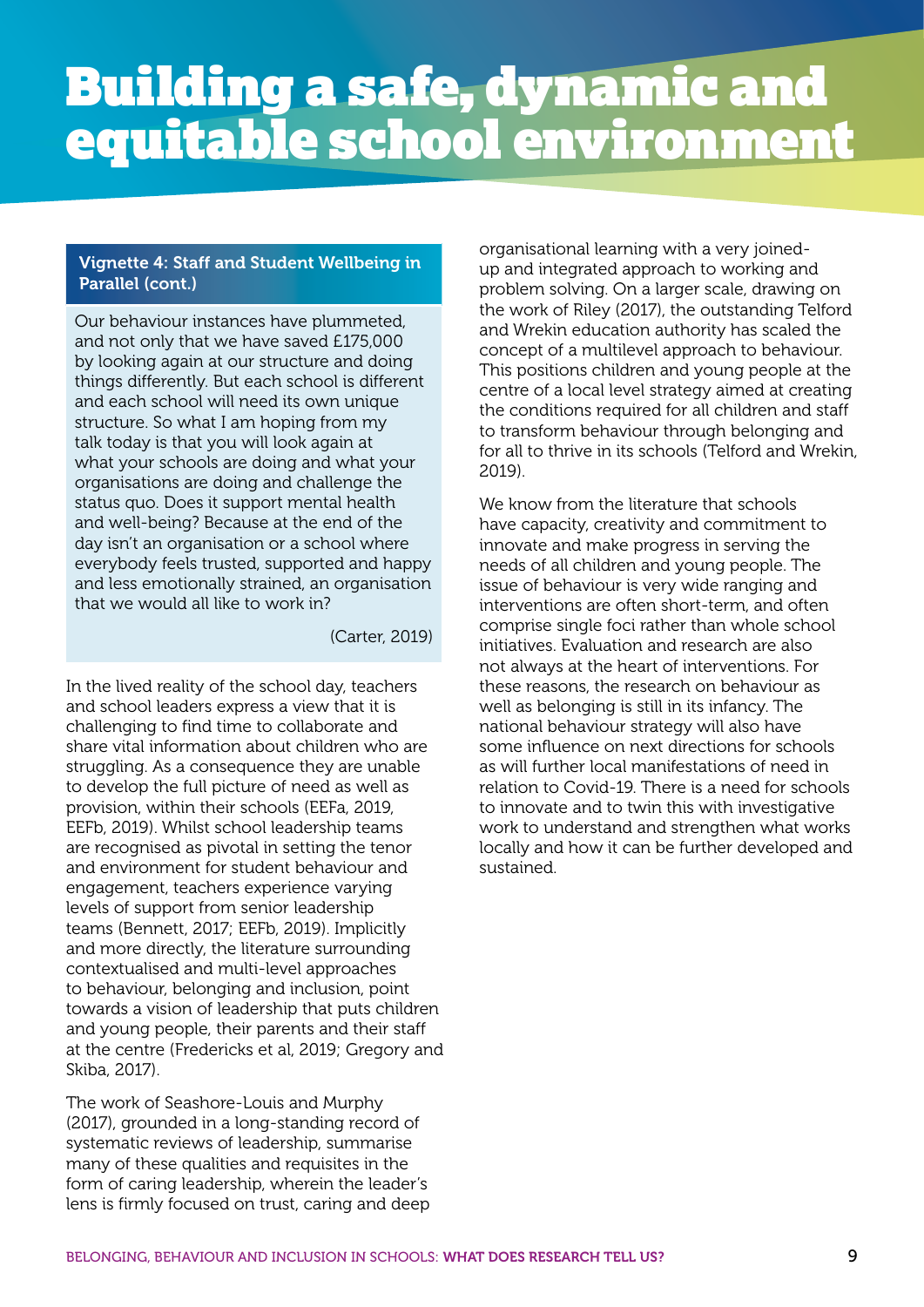Adolphus, K., Lawton, C. L. and Dye, L. (2013) The effects of breakfast on behavior and academic performance in children and adolescents. *Frontiers in Human Neuroscience*, 7, 425.

Allen, K. A., Vella-Brodrick, D., & Waters, L. (2016) Fostering school belonging in secondary schools using a socio-ecological framework. *The Educational and Developmental Psychologist,* 33, 97–121.

Aloe, A. M., Shisler, S. M., Norris, B. D., Nickerson, A. B. and Rinker, T. W. (2014) A multivariate metaanalysis of student misbehavior and teacher burnout, *Educational Research Review*, 12, 30–44: <http://dx.doi. org/10.1016/j.edurev.2014.05.003>

Bagley, C., & Hallam, S. (2016). Young people's and parent's perceptions of managed moves. Emotional and Behavioural Difficulties, 21(2), 205-227.

Bagnall, R. G. (2010) Citizenship and belonging as a moral imperative for lifelong learning. *International Journal of Lifelong Education*, 29, 449.

Bennett, Tom (2017) *Creating a Culture: How school leaders can optimise behaviour*, an independent review, London: DfE.

Bitsika, V. (2003) "But I'm Not Really Bad": Using an Ideographic Versus a Nomothetic Approach to Understand the Reasons for Difficult Behaviour in Children, *Journal of Psychologists and Counsellors in Schools*, 13 (1), pp. 87–98.

Bodin, M. C., South, S. H. and Ingemarson, M. (2016) A Quasi-Randomized Trial of a School-Wide Universal Prevention Program: Results and Lessons Learned. S*candinavian Journal of Educational Research*, 60 (4), pp. 449–476.

Borrero, N. E., Yeh, C. J., Cruz, C. I., & Suda, J. F. (2012) School as a context for "othering" youth and promoting cultural assets. *Teachers College Record*, 114(2), 1–37.

Bosnjak, A., Boyle, C. and Chodkiewicz, A. R. (2017) An intervention to retrain attributions using CBT: A pilot study. *The Educational and Developmental Psychologist*, 34 (1),19–30.

Boston, J. S. & Cimpian, A. (2018) How Do We Encourage Gifted Girls to Pursue and Succeed in Science and Engineering? *Gifted Child Today*, 41, 196-207.

Bottiani, J. H., Bradshaw, C. P. & Mendelson, T. (2017) A multilevel examination of racial disparities in high school discipline: Black and white adolescents' perceived equity, school belonging, and adjustment problems. *Journal of Educational Psychology*, 109, 532.

Bradbury, A. (2013) From model minorities to disposable models: the de-legitimisation of educational success through discourses of authenticity. *Discourse*, 34, 548.

Bradshaw, C.P., Waasdorp, T.E., and Leaf, P.J. (2012) Effects of School-Wide Positive Behavioral Interventions and Supports on Child Behavior Problems, *Pediatrics*, 130 (5), e1136-e1145.

Breeman, L. D., van Lier, P.A.C., Wubbels, T., Verhulst, F.C., van der Ende, J., Maras, A., Struiksma, A.J.C., Hopman, J.A.B., and Tick, N.T. (2016) Effects of the Good Behaviour Game on the behavioural, emotional, and social problems of children with psychiatric disorders in special education settings. *Journal of Positive Behaviour Interventions,* 18 (3), 156–167.

Brown, K. (2018) Bullying: A review of the evidence. Education Policy Institute

Bryan, B. (2010) From Boston to Brixton: An Autoethnographic Account of Schooling from Jamaica to the UK. *Changing English*, 17, 141.

Bryson, S.L. and Childs, K.K. (2018) Racial and Ethnic Differences in the Relationship Between School Climate and Disorder. *School Psychology Review*, 47(3), 258–274.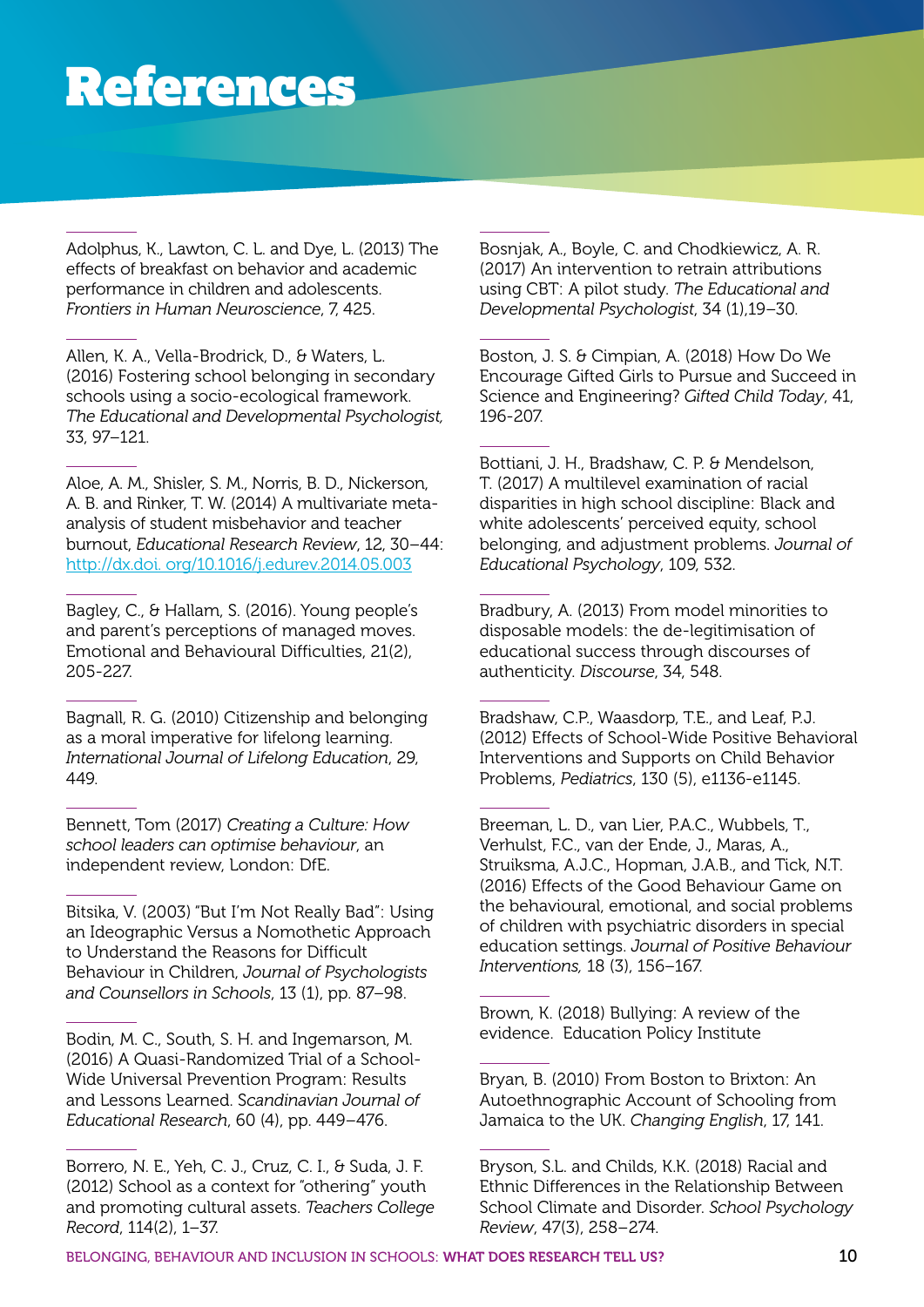Carter, K. (2019) Badly Behaved or Emotionally Strained, NorwichEd Tedx Talk, [https://www.](https://www.youtube.com/watch?v=kWdCfDgb26I) [youtube.com/watch?v=kWdCfDgb26I](https://www.youtube.com/watch?v=kWdCfDgb26I)

Chekstere, O., Kondratenko, L. & Manylova, L. (2017) New Aspects of the Teen Suicide. *The Educational Review*, USA, 1, 91-93.

Chodkiewicz, A. R. and Boyle, C. (2016) Promoting positive learning in students aged 10–12 years using attribution retraining and cognitive behavioural therapy: *A pilot study, School Psychology International*, 37 (5), 519–535.

Clarke, A., Morreale, S., Field, C., Hussein, Y., & Barry, M. (February, 2015). What works in enhancing social and emotional skills development during childhood and adolescence? A review of the evidence on the effectiveness of school-based and out-ofschool programmes in the UK. Retrieved from: [http://www.eif.org.uk/publication/social-and](http://www.eif.org.uk/publication/social-and- emotional-learning-skills-for-life-and-work/)[emotional-learning-skills-for-life-and-work/](http://www.eif.org.uk/publication/social-and- emotional-learning-skills-for-life-and-work/) ([http://www.eif.org.uk/publication/social-and](http://www.eif.org.uk/publication/social-and-emotional-learning-skills-for- life-and-work/))[emotional-learning-skills-for- life-and-work/](http://www.eif.org.uk/publication/social-and-emotional-learning-skills-for- life-and-work/)))

Cook, C.R., Fiat, A. and Larson, M. (2018) Positive Greetings at the Door: Evaluation of a Low-Cost, High-Yield Proactive Classroom Management Strategy. *Journal of Positive Behavior Interventions*, 20(3), 149-159.

Cornwall, J. (2015) The Human Element in Education: Nurture, Self-Efficacy and the Psychology of Academic Inclusion. *Innovative Practice and Interventions for Children and Adolescents with Psychosocial Difficulties and Disorders*, 60-82

Cullinane, C. and Montacute, R. (2020) COVID-19 and social mobility impact brief *#1: School shutdown*. Available at: [https://www.](https://www.suttontrust.com/wp-content/uploads/2020/04/) [suttontrust.com/wp-content/uploads/2020/04/](https://www.suttontrust.com/wp-content/uploads/2020/04/)  [COVID-19-Impact-Brief-School-Shutdown.pdf](https://www.suttontrust.com/wp-content/uploads/2020/04/) (accessed 4 May 2020).

Cummings K.P., Addante, S., Swindell, J. and Meadan, H. (2017) Creating supportive environments for children who have had exposure to traumatic events. *Journal of Child and Family Studies* 26(10): 2728–2741.

Demanet, J., & Van Houtte, M. (2012) School belonging and school misconduct: the differing role of teacher and peer attachment. *Journal of Youth Adolescence*, 41, 499–514.

Department for Education (2014) *Below the radar: low-level disruption in the country's classrooms*, https://assets.publishing. [service.](http://service.gov.uk/government/uploads/system/uploads/ attachment_data/file/379249/Below_20the_20radar_20- _20low-level_20disruption_20in_20the_20count ry_E2_80_99s_20classrooms.pdf ) [gov.uk/government/uploads/system/](http://service.gov.uk/government/uploads/system/uploads/ attachment_data/file/379249/Below_20the_20radar_20- _20low-level_20disruption_20in_20the_20count ry_E2_80_99s_20classrooms.pdf ) [uploads/ attachment\\_data/file/379249/](http://service.gov.uk/government/uploads/system/uploads/ attachment_data/file/379249/Below_20the_20radar_20- _20low-level_20disruption_20in_20the_20count ry_E2_80_99s_20classrooms.pdf ) [Below\\_20the\\_20radar\\_20- \\_20low-level](http://service.gov.uk/government/uploads/system/uploads/ attachment_data/file/379249/Below_20the_20radar_20- _20low-level_20disruption_20in_20the_20count ry_E2_80_99s_20classrooms.pdf ) [\\_20disruption\\_20in\\_20the\\_20count ry\\_](http://service.gov.uk/government/uploads/system/uploads/ attachment_data/file/379249/Below_20the_20radar_20- _20low-level_20disruption_20in_20the_20count ry_E2_80_99s_20classrooms.pdf ) [E2\\_80\\_99s\\_20classrooms.pdf](http://service.gov.uk/government/uploads/system/uploads/ attachment_data/file/379249/Below_20the_20radar_20- _20low-level_20disruption_20in_20the_20count ry_E2_80_99s_20classrooms.pdf ) 

Department for Education (2016) T*he link between absence and attainment at KS2 and KS4 2013/14 academic year*, [https://assets.publishing.](https://assets.publishing.service.gov.uk/government/uploads/system/uploads/attachment_data/file/509679/The-link-between-absence-and-attainment-at-KS2-and-KS4-2013-to-2014-academic-year.pdf) [service.gov.uk/government/uploads/system/](https://assets.publishing.service.gov.uk/government/uploads/system/uploads/attachment_data/file/509679/The-link-between-absence-and-attainment-at-KS2-and-KS4-2013-to-2014-academic-year.pdf) [uploads/attachment\\_ data/file/509679/T](https://assets.publishing.service.gov.uk/government/uploads/system/uploads/attachment_data/file/509679/The-link-between-absence-and-attainment-at-KS2-and-KS4-2013-to-2014-academic-year.pdf)he-linkbetween-absence-and- attainment-at-KS2-and-KS4-2013-to-2014-academic- year.pdf

Department for Education (2018) *Mental health and behaviour in schools*, available at https:// assets. publishing.service.gov.uk/government/ uploads/system/ uploads/attachment\_data/ file/755135/Mental\_health\_ and\_behaviour\_in schools\_\_.pdf

Department for Education (2019) '*Pupil absence in schools in England: 2017 to 2018*', [https://](https://assets. publishing.service.gov.uk/government/uploads/ system/uploads/attachment_data/file/787463/ Absence_3term_201718_Text.pdf) [assets. publishing.service.gov.uk/government/](https://assets. publishing.service.gov.uk/government/uploads/ system/uploads/attachment_data/file/787463/ Absence_3term_201718_Text.pdf) [uploads/ system/uploads/attachment\\_data/](https://assets. publishing.service.gov.uk/government/uploads/ system/uploads/attachment_data/file/787463/ Absence_3term_201718_Text.pdf) [file/787463/ Absence\\_3term\\_201718\\_Text.pdf](https://assets. publishing.service.gov.uk/government/uploads/ system/uploads/attachment_data/file/787463/ Absence_3term_201718_Text.pdf)

Department for Education (2019) *Timpson Review of School Exclusion,* May 2019, DfE-00090-2019. London: Department for Education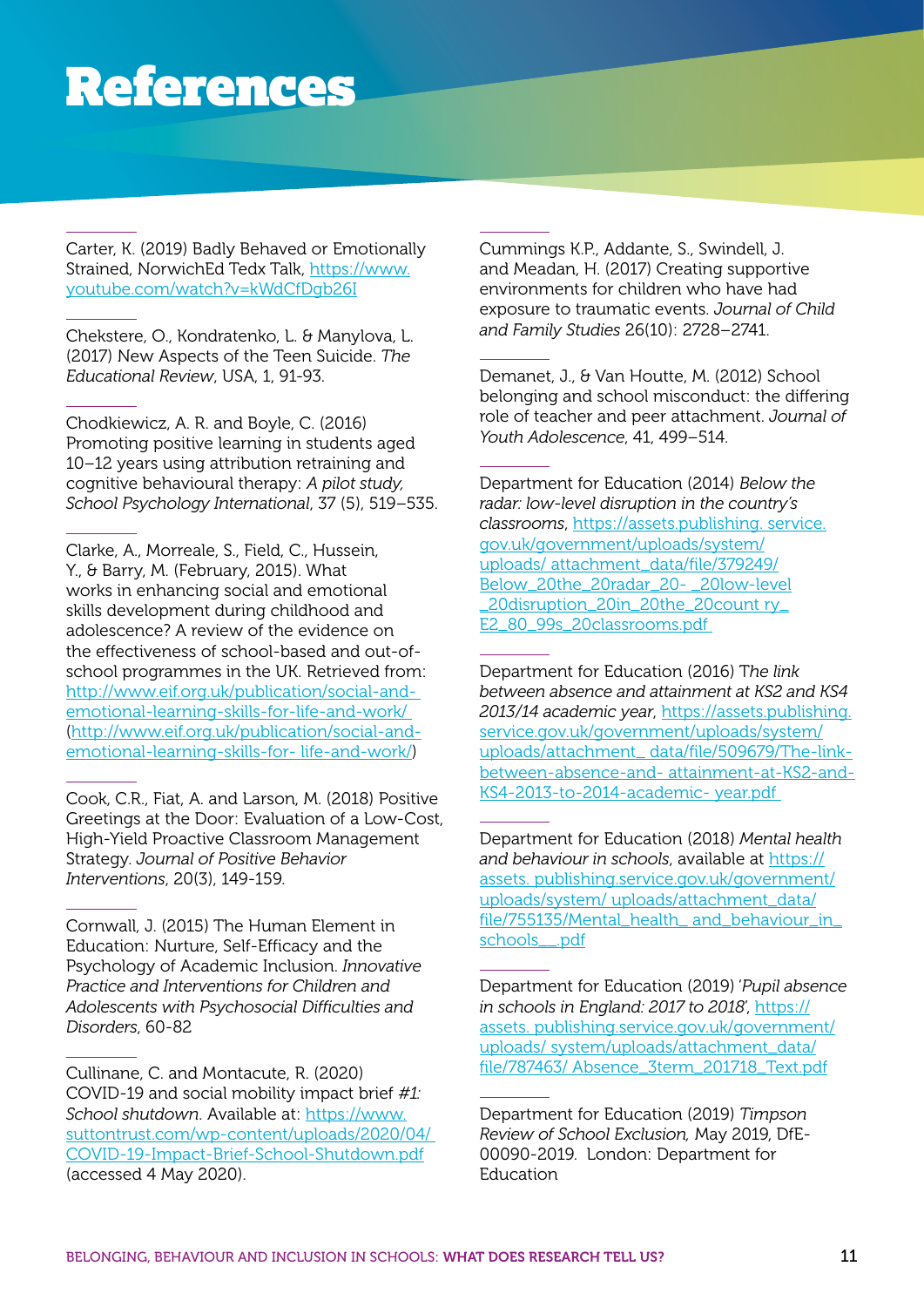Department for Education (2020) *Checklist for school leaders to support full opening: behaviour and attendance.* London: DfE.

Dyson, A. H. (2018) A Sense of Belonging: Writing (Righting) Inclusion and Equity in a Child's Transition to School. *Research in the Teaching of English,* 52, 236-261.

Ecclestone, K. (2017) Behaviour change policy agendas for 'vulnerable' subjectivities: the dangers of therapeutic governance and its new entrepreneurs, *Journal of Education Policy*, 32(1), 48-62.

Education Policy Institute (2018) Bullying: *A review of the evidence.*

EEF (2019) *Improving Behaviour in Schools: Evidence Review*.

EEF (2019) *Improving Behaviour in Schools: Guidance Report.*

EEF (2020) *Social and Emotional Learning: Evidence Review.*

Ellis, S. and Tod, J. (2018) *Behaviour for Learning: Promoting Positive Relationships in the Classroom*, Routledge.

Espelage, D. L., Rose, C. A. & Polanin, J. R. (2016) Social-Emotional Learning Program to Promote Prosocial and Academic Skills Among Middle School Students With Disabilities. *Remedial and Special Education*, 37, 323-332.

Faughey, D. (2019) Cosmopolitan Conversations in a Multicultural and Multilingual Classroom. *English Journal*, 109, 74-81.

Felix, E. D., & You, S. (2011) Peer victimization within the ethnic context of high school. *Journal of Community Psychology*, 39, 860–875.

Finn, J. D. (1989). Withdrawing from school. *Review of Educational Research*, 59, 117-142.

Francis, G. L., Blue-Banning, M., Haines, S. J., Turnbull, A. P. & Gross, J. M. S. (2016) Building "Our School": Parental Perspectives for Building Trusting Family-Professional Partnerships. *Preventing School Failure*, 60, 329.

Fredericks, J.A., Reschly, A.L. and Christenson, S.L. (Eds) (2019) *Handbook of Student Engagement Interventions: Working with Disengaged Students.* Third Edition. London: Academic Press, Elsevier.

Garcia, A. & Dutro, E. (2018) Electing to Heal: Trauma, Healing, and Politics in Classrooms. *English Education*, 50, 375-383.

Gregory, A. and Skiba, R.J. (2019) Reducing suspension and increasing equity through supportive and engaging schools in Fredericks, J.A., Reschly, A.L. and Christenson, S.L. (Eds) *Handbook of Student Engagement Interventions: Working with Disengaged Students.* London: Academic Press, Elsevier.

Hamre, B., & Pianta, R. (2006). Student-teacher relationships as a source of support and risk in schools. In G. G. Bear & K. M. Minke (Eds.), Children's needs III: development, prevention, and intervention (pp. 59–71). Bethesda: National Association of School Psychologists.

Gregory, A., Skiba, R. and Mediratta, K. (2017) Eliminating Disparities in School Discipline: A Framework for Intervention, *Review of Research in Education*, 41, 253–278.

Hastings, C. (2012) The experience of male adolescent refugees during their transfer and adaptation to a UK secondary school. *Educational Psychology in Practice*, 28, 335.

Healy, M. (2019) Belonging, Social Cohesion And Fundamental British Values. *British Journal of Educational Studies*, 67, 423-438.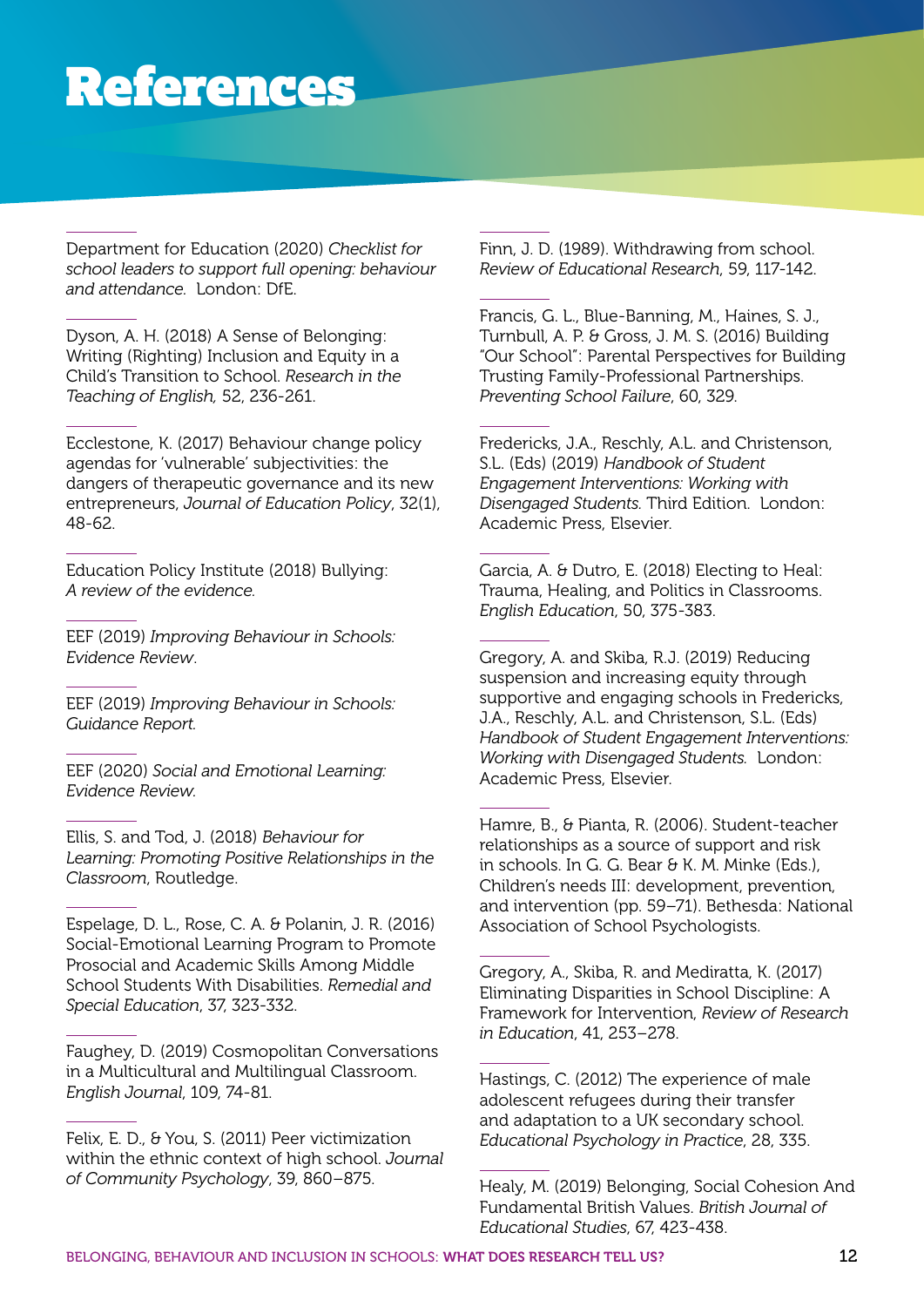Hsiao, Y.J. (2015) The Culturally Responsive Teacher Preparedness Scale: An Exploratory Study. *Contemporary Issues in Education Research* (Online), 8, 541.

Humphrey, N. et al (2018) The Good Behaviour Game, Education Endowment Foundation.

Hutchinson, J. & Crenna-Jennings, W. (2019). *Unexplained pupil exits from schools: A growing problem?* Working Paper. London: National Education Union and the Education Policy Institute.

Keyes, T. S. (2019) A Qualitative Inquiry: Factors That Promote Classroom Belonging and Engagement Among High *School Students. School Community Journal*, 29, 171-200.

Korpershoek, H., Harms, T., de Boer, H., van Kuijk, M.and Doolaard, S. (2016) A meta-analysis of the effects of classroom management strategies and classroom management programs on students' academic, behavioral, emotional, and motivational outcomes, *Review of Educational Research*, 86 (3), pp. 643–680.

Kuhfeld, M. and Tarasawa, B. (2020) The COVID-19 slide: What summer learning loss can tell us about the potential impact of school closures on student academic achievement. Collaborative for Student Growth: Brief. Available at: [https://www.nwea.org/blog/2018/](https://www.nwea.org/blog/2018/summer-learning-loss-what-we-know-what-were-learning/)  [summer-learning-loss-what-we-know-what](https://www.nwea.org/blog/2018/summer-learning-loss-what-we-know-what-were-learning/)[were-learning/](https://www.nwea.org/blog/2018/summer-learning-loss-what-we-know-what-were-learning/) (accessed 3 May 2020).

Lacoe, J.R. (2015) Unequally Safe: The Race Gap in School Safety. *Youth Violence and Juvenile Justice*, 13(2), 143-168.

Lacoe, J. (2016) Too Scared to Learn? The Academic Consequences of Feeling Unsafe in the Classroom. Urban Education, 1–34, DOI: 10.1177/0042085916674059.

Lee, J.S. (2014) The Relationship Between Student Engagement and Academic Performance: Is It a Myth or Reality? *The Journal of Educational Research,* 107(3), 177-185.

Leithwood, K. and Day, C. (2008) *The impact of school leadership on pupil outcome'*, London: DCSF.

Long, A. C., Renshaw, T. L. and Camarota, D. (2018) Classroom Management in an Urban, Alternative School: a Comparison of Mindfulness and Behavioral Approaches, *Contemporary School Psychology*, 22(3), pp. 233–248.

Louis, K. S., & Murphy, J. (2017). Trust, caring and organizational learning: The leader's role. *Journal of Educational Administration*, 55, 103- 126.

Moss-Racusin, C. A., Sanzari, C., Nava, C. & Rabasco, H. (2018) Gender Bias Produces Gender Gaps in STEM Engagement. Sex Roles, 79, 651-670.

Müller, L. and Goldenburg, G. (2020) *Education in Times of Crisis: the Potential Implications of School Closures for Teachers and Students.* London: Chartered College of Teaching. [https://my.chartered.college/wp-content/](https://my.chartered.college/wp-content/uploads/2020/05/CCTReport070520_FINAL.pdf) [uploads/2020/05/CCTReport070520\\_FINAL.pdf](https://my.chartered.college/wp-content/uploads/2020/05/CCTReport070520_FINAL.pdf)

Mustafaa, F. N., Lozada, F. T., Channey, J., Skoog-Hoffman, A. & Jagers, R. J. (2017) Perceptions Of Teaching Practices, Teacher Support, And School Engagement Among Middle School Students: An Examination of the Developmental Designs Approach. *Middle Grades Research Journal*, 11, 83-98.

Núñez, J. L. and León, J. (2015) Autonomy support in the classroom a review from selfdetermination theory. *European Psychologist*, 20(4), 275-283.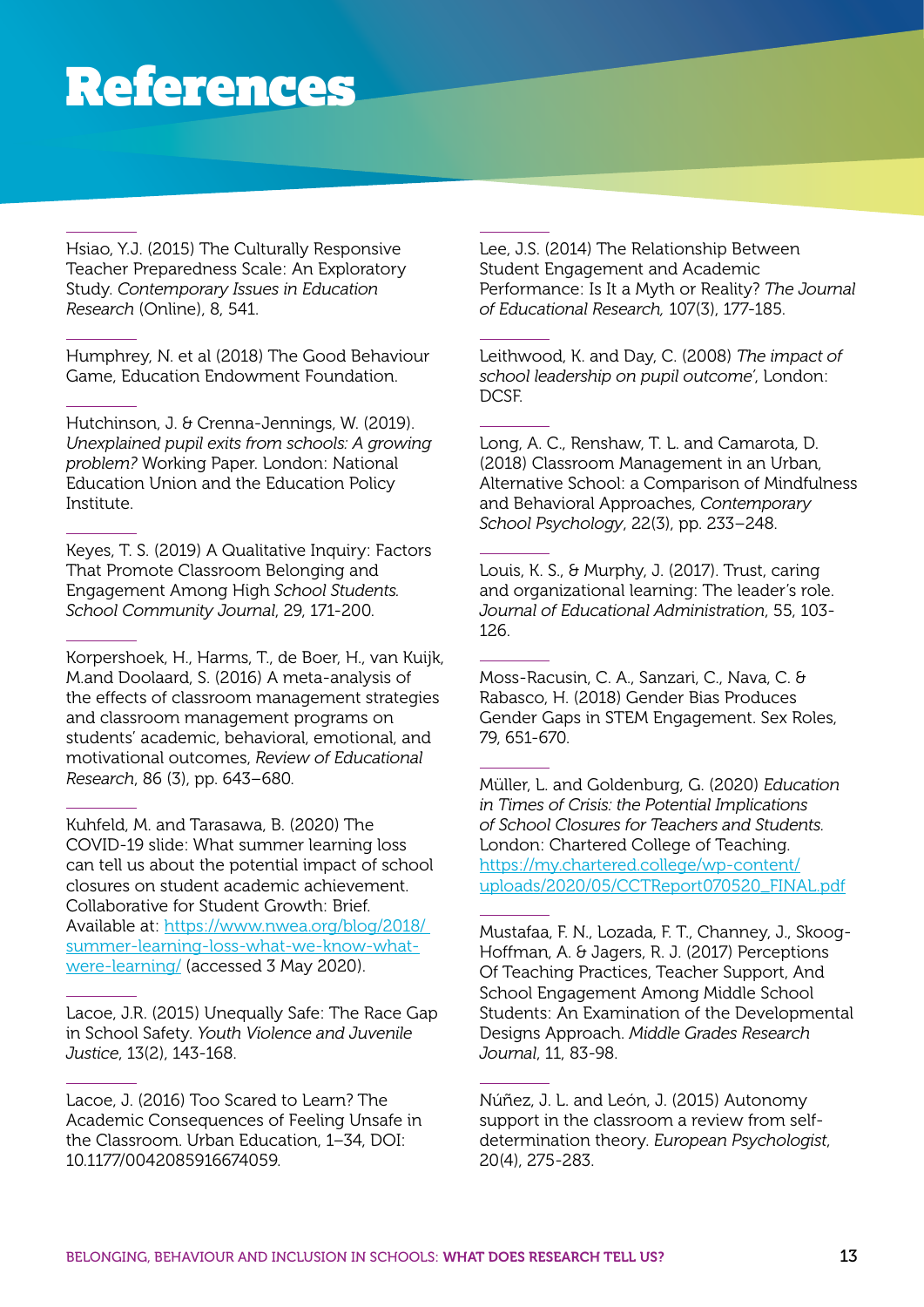O'Neal, L. J. & Cotten, S. R. (2016) Promotive Factors and Psychosocial Adjustment Among Urban Youth. *Child & Youth Care Forum*, 45, 947- 961.

Ofsted (2014) '*Below the radar: low-level disruption in the country's classrooms*'.

Olvera, P. (2007) '*Assessment of Antisocial Behavior in Elementary School Children: Manifestations, Risk Factors, Models of Development and Assessment of Comorbid Learning Disabilities'*, ProQuest.

Opie, J. L. and Southcott, J. (2018) Inclusion for a Student with Vision Impairment: "They accept me, like, as in I am there, but they just won't talk to me". *The Qualitative Report*, 23, 1889-1904.

Paganelli, A. (2017) Power to the Pupil: School Libraries and Student Agency. *Knowledge Quest*, 45, 6-7.

Parker, E. C. (2010) Exploring student experiences of belonging within an urban high school choral ensemble: an action research study. *Music Education Research*, 12, 339.

Powell, S. and Tod, J. (2004) '*A systematic review of how theories explain learning behaviour in school contexts*', EPPI-Centre, Social Science Research Unit, Institute of Education, University of London.

Prusinski, E., Hastedt, D. and Dohr, S. (2018, November) *Academic achievement and feelings of safety: a closer look at gender and grade level differences?* IEA Compass: Briefs in Education No5. Amsterdam, The Netherlands: IEA.

Public Health England (2015) *'Promoting children and young people's emotional health and wellbeing: A whole school and college approach'.*

Quinn, D. (2017) Longitudinal and Contextual Associations Between Teacher–Student Relationships and Student Engagement: A Systematic Review. *Review of Educational Research,* ( 2017), 87(2):345–387.

Riley, K. (2017) *Place, Belonging and School Leadership: Researching to Make the Difference.*  London: Bloomsbury.

Riley, K. (2019) Agency and belonging: What transformative actions can schools take to help create a sense of place and belonging? *Journal of Educational & Child Psychology;* Vol. 36 No. 4, 91-103.

Roffey, S. (2012) Pupil wellbeing – teacher wellbeing: two sides of the same coin? Educational & Child Psychology, 29(4), 8-17.

Salenius, S. (2016) Marginalized Identities and Spaces. *Journal of Black Studies,* 47, 883-902.

Schmitt, I. (2010) 'Normally I should belong to the others': Young people's gendered transcultural competences in creating belonging in Germany and Canada. *Childhood*, 17, 163.

Schroeter, S. (2013) "The way it works" doesn't: Theatre of the Oppressed as Critical Pedagogy and Counternarrative. *Canadian Journal of Education*, 36, 394-415.

Shi, Q. & Watkinson, J. (2019) English Language Learners and School Belonging: Implications for School Counselor Practice. *Professional School Counseling,* 22.

Shirazi, R. (2018) Decentering Americanness: Transnational Youth Experiences of Recognition and Belonging in Two U.S. High Schools. *Anthropology and Education Quarterly*, 49, 111- 128.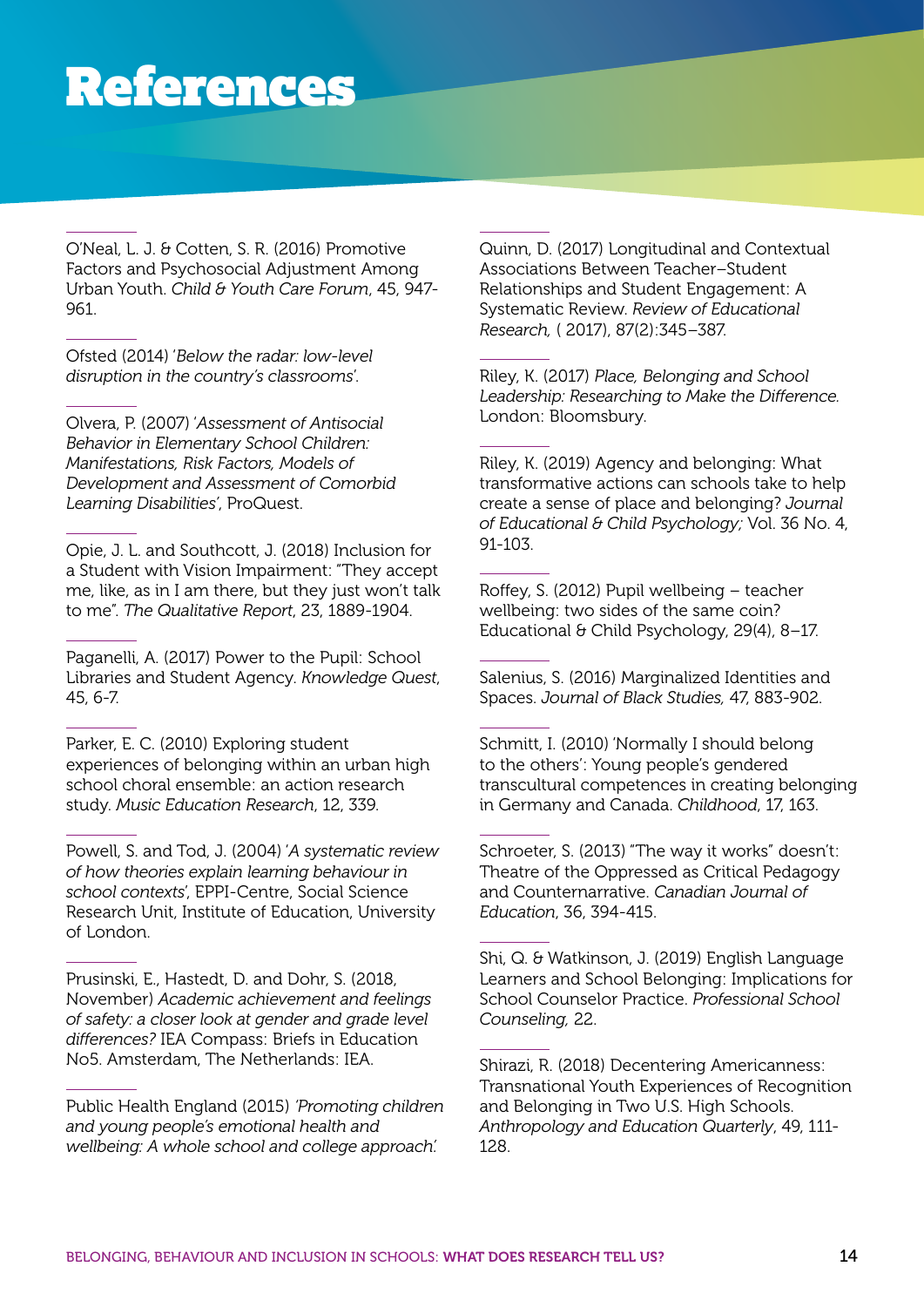Shirazi, R. (2019) "Somewhere We Can Breathe": Diasporic Counterspaces of Education as Sites of Epistemological Possibility. *Comparative Education Review*, 63, 480-501.

Shochet, I. M., Dadds, M. R., Ham, D., & Montague, R. (2006). School connectedness is an underemphasized parameter in adolescent mental health: results of a community prediction study. Journal of Clinical Child and Adolescent Psychology, 35(2), 170–179.

Shochet, I. M., Smith, C. L., Furlong, M. J., & Homel, R. (2011). A prospective study investigating the impact of school belonging factors on negative affect in adolescents. *Journal of Clinical Child & Adolescent Psychology*, 40(4), 586–595.

Skiba, R. J. (2000). Zero tolerance, zero evidence. An analysis of school disciplinary practice, Indiana: Indiana Education Policy Centre.

Spitzer, B. & Aronson, J. (2015) Minding and mending the gap: Social psychological interventions to reduce educational disparities. *British Journal of Educational Psychology*, 85, 1.

Tanti, C., Stukas, A. A., Halloran, M. J., & Foddy, M. (2011). Social identity change: shifts in social identity during adolescence. Journal of Adolescence, 34(3), 555–567.

Telford and Wrekin Council (2019) Belonging Strategy, [https://www.google.com/search?client](https://www.google.com/search?client=safari&rls=en&q=telford+and+wrekin+belonging+strategy&ie=UTF-8&) [=safari&rls=en&q=telford+and+wrekin+belongin](https://www.google.com/search?client=safari&rls=en&q=telford+and+wrekin+belonging+strategy&ie=UTF-8&) [g+strategy&ie=UTF-8&oe=UTF-8](https://www.google.com/search?client=safari&rls=en&q=telford+and+wrekin+belonging+strategy&ie=UTF-8&)

The Childhood Trust (2020) Children in Lockdown: The Consequences of the Coronavirus Crisis for Children Living in Poverty

The Children's Society (2020) Life On Hold: Children's Well-being and COVID-19 [https://](https://www.childrenssociety.org.uk/life-on-hold-childrens-well-being-and-covid-19.pdf) [www.childrenssociety.org.uk/ life-on-hold](https://www.childrenssociety.org.uk/life-on-hold-childrens-well-being-and-covid-19.pdf)[childrens-well-being-and-covid-19.pdf](https://www.childrenssociety.org.uk/life-on-hold-childrens-well-being-and-covid-19.pdf)

The Lancet Editorial (2020) Pandemic School Closures: Risks and Opportunities. Available at: [https://www.thelancet.com/journals/lanchi/](https://www.thelancet.com/journals/lanchi/article/PIIS2352-4642(20)30105-X/fulltext) [article/PIIS2352-4642\(20\)30105-X/fulltext](https://www.thelancet.com/journals/lanchi/article/PIIS2352-4642(20)30105-X/fulltext)  (accessed 1 May 2020).

Thibodeaux, J. (2013) Student Perceptions of Safety in Perceived Similar and Nonsimilar Race High Schools. *Journal of School Violence*, 12:4, 378-394.

Tichnor-Wagner, A., & Allen, D. (2016). Accountable for care: Cultivating caring school communities in urban high schools. *Leadership and Policy in Schools*, 15, 406-447.

Townsend, K. C., & McWhirter, B. T. (2005) Connectedness: a review of the literature with implications for counseling, assessment, and research. Journal of Counseling and Development, 53(2), 191–202.

Uwah, C., McMahon, G., & Furlow, C. (2008) School belonging, educational aspirations, and academic self- efficacy among African American male high school students: implications for school counselors. Professional School Counseling.

Wagle, R., Dowdy, E., Yang, C., Palikara, O., Castro, S., Nylund-Gibson, K. & Furlong, M. J. (2018) Preliminary investigation of the psychological sense of school membership scale with primary school students in a crosscultural context. *School Psychology International*, 39, 568-586.

Walls, J., Ryu, J., Fairchild, L. and Johnson, J. (2019) Contexts of Belonging: Toward a Multilevel Understanding of Caring and Engagement in Schools. *Educational Policy*, 1-33).

Walton, G. M., & Brady, S. T. (2017). The many questions of belonging. In A. Elliot, C. Dweck, & D. Yeager (Eds.), *Handbook of competence and motivation (2nd edition): Theory and application* (pp272–293). New York, NY: Guilford Press.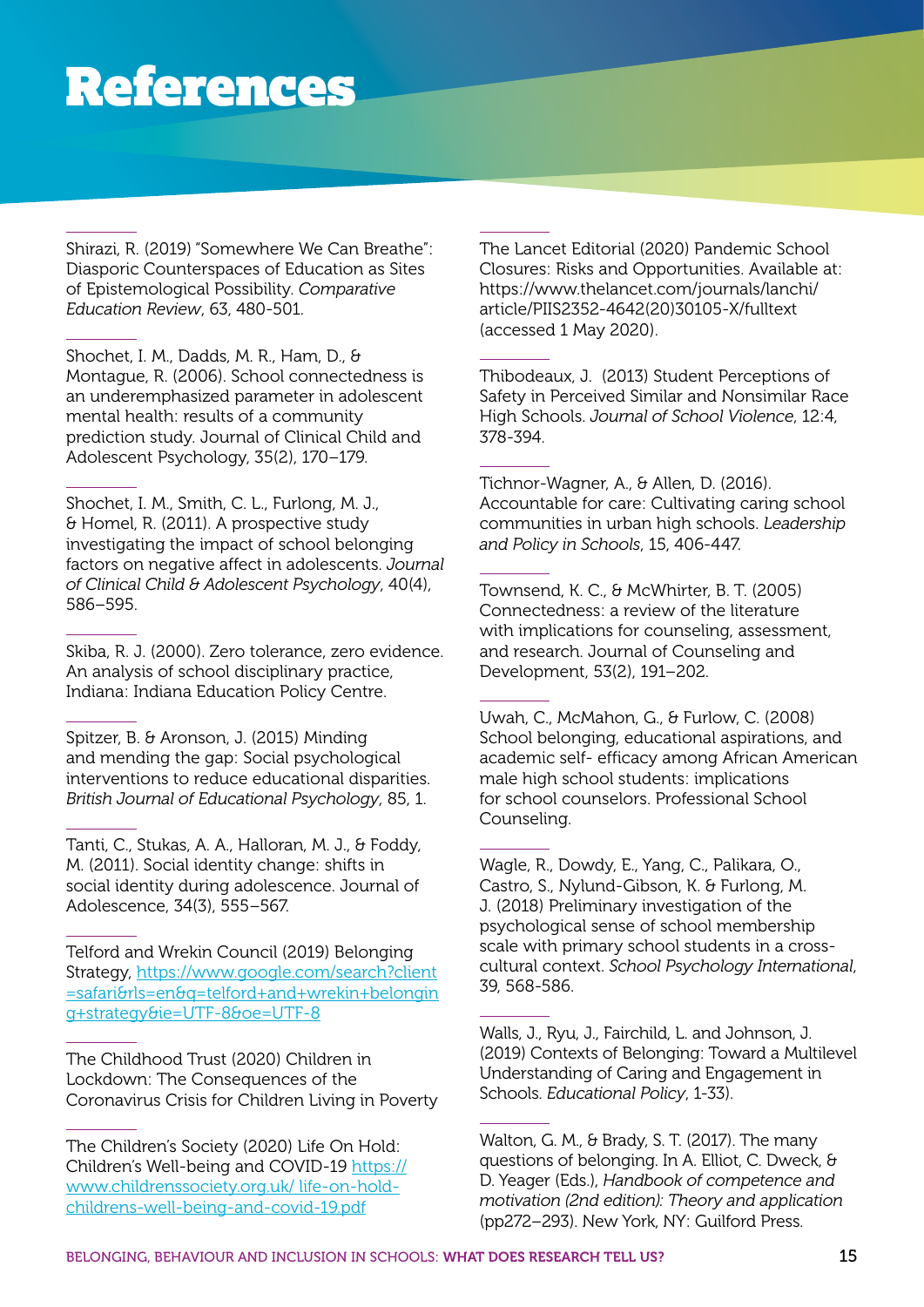Walton, G. M., & Cohen, G. L. (2011). A brief social-belonging intervention improves academic and health outcomes of minority students. *Science,* 331(6023), 1447–1451.

Wang, M., & Eccles, J. S. (2012) Social support matters: Longitudinal effects of social support on three dimensions of school engagement from middle to high school. *Child Development,*  83(3), 877–895.

Waschbusch, D. A., Pelham Jr, W. E., Massetti, G., & Northern Partners in Action for Children and Youth. (2005) *'The Behavior Education Support and Treatment (BEST) school intervention program: Pilot project data examining schoolwide, targeted-school, and targeted-home approaches'.* Journal of Attention Disorders, 9(1), 313-322.

Whear, R., Thompson-Coon, J., Boddy, K., Ford, T., Racey, D. and Stein, K. (2013) '*The effect of teacher-led interventions on social and emotional behaviour in primary school children: a systematic review', British Educational Research Journal*, 39 (2), pp. 383–420.

Wilkinson-Lee, A. M., Zhang, Q., Nuno, V. L., & Wilhelm, M. S. (2011) Adolescent emotional distress: the role of family obligations and school connectedness. Journal of Youth and Adolescence, 40, 221–230. doi: 10.1007/s10964- 009-9494-9.

Wong, C. A., Eccles, J. S., & Sameroff, A. (2003). The influence of ethnic discrimination and ethnic identification on African American adolescents' school and socioemotional adjustment. *Journal of Personality*, 71, 1197–1232.

Zhang, C., Du, J., Sun, L. & Ding, Y. (2018) Extending Face-to-Face Interactions: Understanding and Developing an Online Teacher and Family Community. *Early Childhood Education Journal,* 46, 331-341.

#### The Research Inquiry Team

Team Leader - Professor Kathryn Riley Professor of Urban Education, UCL Institute of Education and Co-Director, The Art of Possibilities.

Dr Tracey Allen: Senior Lecturer UCL Institute of Education.

Dr Max Coates: Visiting Professor Plymouth Marjon University, Director Leadership Wessex.

University College London Institute of Education 20 Bedford Way London WC1H 0AL

The Art of Possibilities [theartofpossibilities.org.uk](http://theartofpossibilities.org.uk)